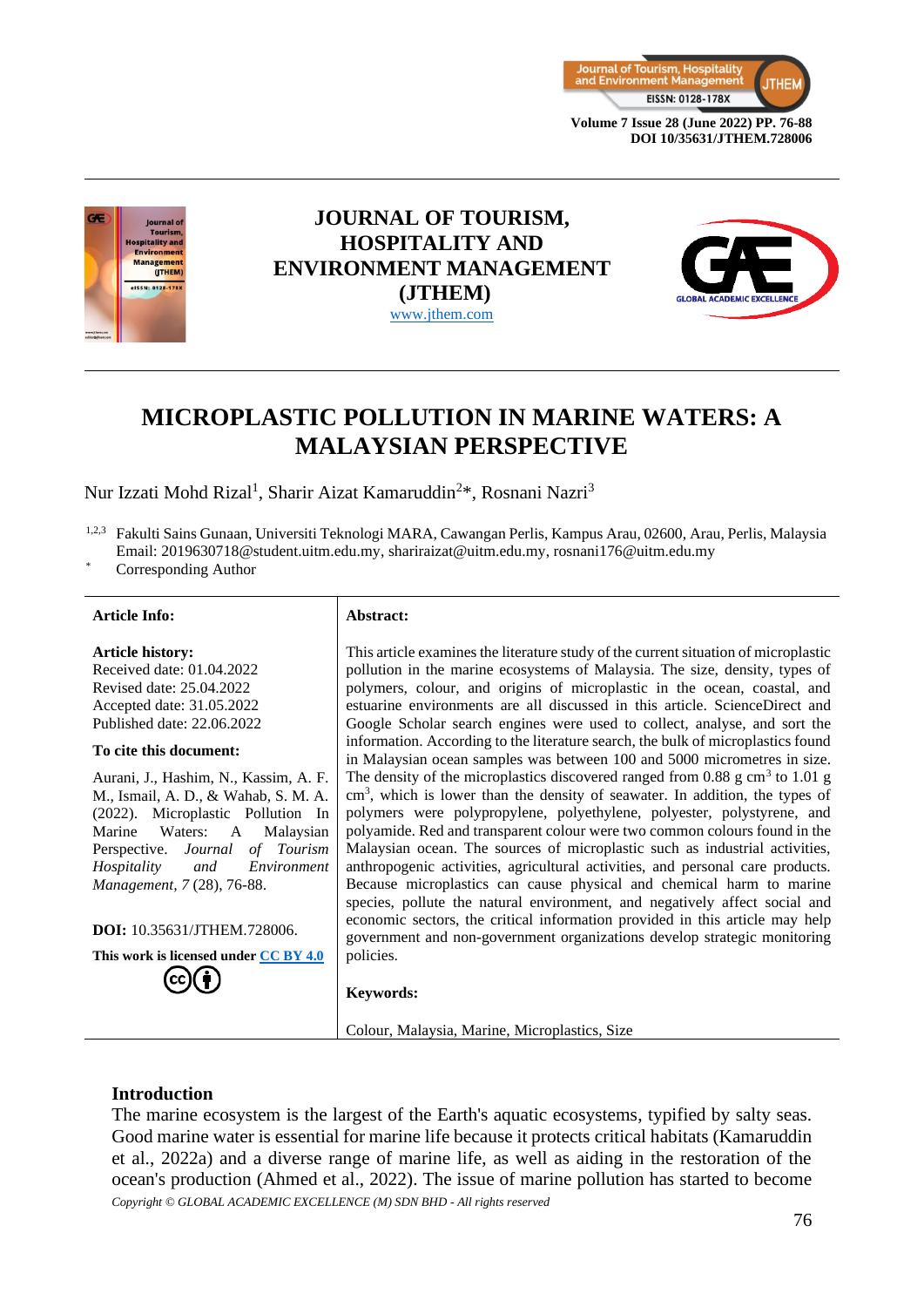

necessary due to increasing anthropogenic activities around the world (Kamaruddin et al., 2021a). Ocean acidification, the effects of climate change, and the impact of global warming on biodiversity and the natural environment are starting to become significant issues discussed by many politicians and people worldwide (Kamaruddin et al., 2022c). One marine pollutant that could harm us is plastics. Plastic has become an essential commodity on a global scale due to its extraordinary qualities and is found in all types of commercial items (van Bijsterveldt et al., 2021). Phelan et al., (2022) stated that oceans, wildlife, public health, and economic activities that rely on healthy marine ecosystems are all threatened by the presence of hundreds of millions of tonnes of plastic in the environment. Daoud et al., (2021) stated that plastics account for the most considerable percentage (24%) of total municipal solid trash in Malaysia, with a 2–3% annual rise due to population growth, changing consumer patterns, and the expansion of trade and industry in metropolitan areas. Plastic will gradually break down into vast microplastic fragments (Huang et al., 2020).

The problem of plastic pollution in Malaysia is serious (Daoud et al., 2021). An increase in plastic production will increase the number of microplastics in marine water (Liang et al., 2021). Several researchers have used the Geographical Information System (GIS) to map the distribution of microplastics in coastal waters (Kamaruddin et al.,2020). According to many studies, there is much research on microplastics, but this review will highlight the characteristics of microplastics that are widely found in Malaysia. Furthermore, microplastics in marine water can be increased due to a few human activities, and the sources of microplastic in the ocean, coastal, and marine water environment will be covered in this article. Besides, microplastics can cause physical and chemical harm to human and marine species when consumed. Microplastics also negatively affect water quality and Malaysia's economic sector.

Generally, the significance of this research is to review the current characterization of microplastics in the marine waters focusing on Malaysia. Microplastics can be classified based on their particle sizes, density, types of polymers, and colour of microplastics (Khalik et al., 2018). Thus, this also can help the researcher know more about microplastics' various characteristics. That has a few sources of microplastics. Furthermore, this research may aid in discovering specific elements from the sources that can lead to the existence of microplastics. Microplastics can pollute marine habitats, harm humans, and degrade water quality (Mehra, 2021). This research aims to figure out the economic impact of microplastics in Malaysia. Microplastics can harm human health, marine species, marine water, and the economy in numerous ways.

The primary purpose of this study is to discuss microplastics in marine ecosystem waters focusing on Malaysia. Several objectives are defined to meet the purpose of this study which were (1) to examine the characteristics of microplastics discovered in Malaysia's marine ecosystem; (2) to investigate the origins of microplastics in Malaysia, and finally, (3) to investigate the socio-economic and environmental effects of microplastics in Malaysia.

#### **Literature Review**

The marine environment should be protected due to its importance for social-economic and living things to thrive (Kamaruddin et al., 2022b). water quality, for example, could affect delicate living things such as plankton that become food for many sea creatures (Kamaruddin et al., 2018). With the increasing climate change impact that may affect ocean acidification processes, other marine pollutants should also be acknowledged effectively (Kamaruddin et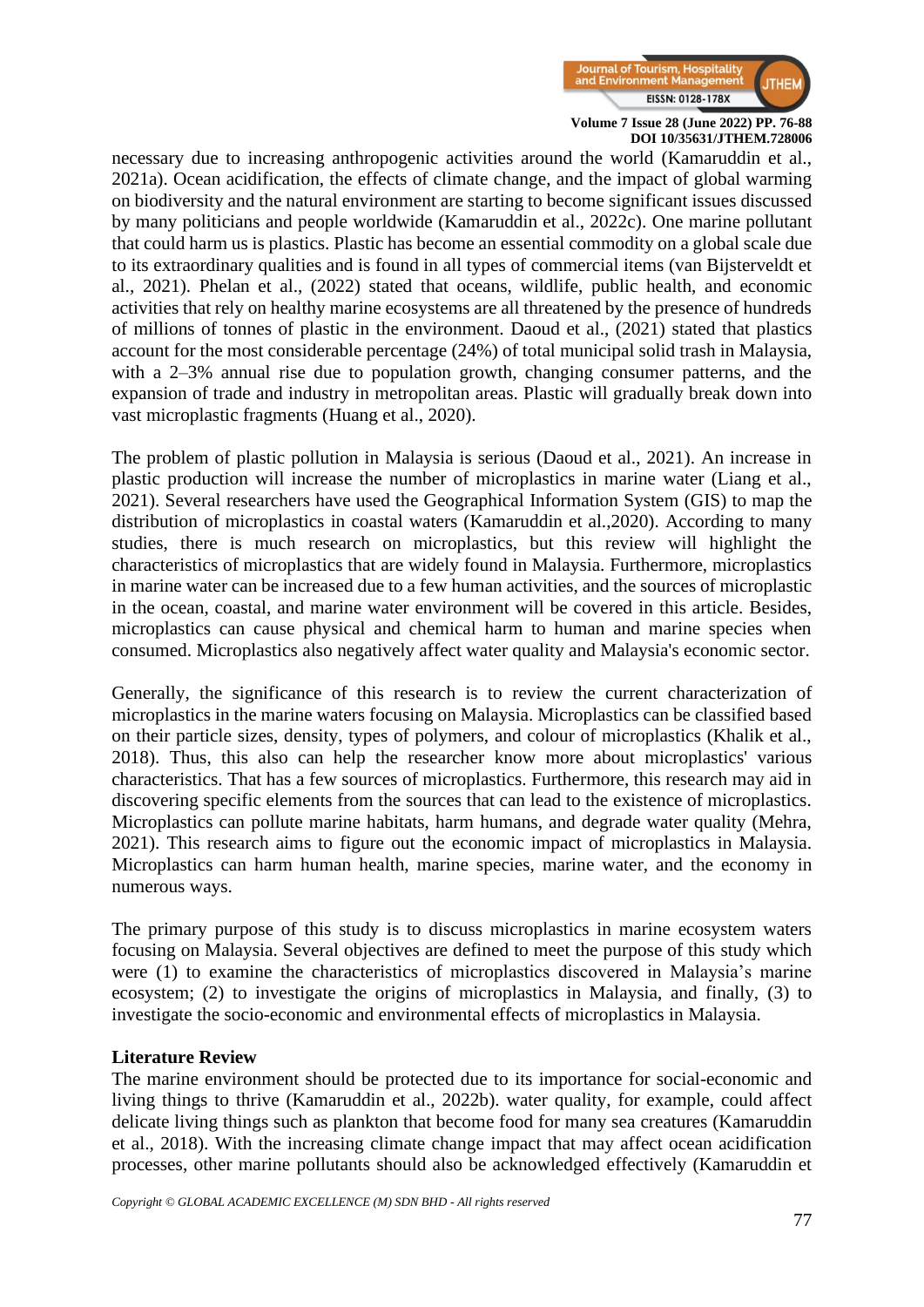

al., 2021b). Today, many scientists focus on microplastics as there is much evidence of their adverse effects on the environment and marine species. Microplastics are divided into two categories that are primary sources and secondary sources (Khalik et al., 2018). According to Mehra (2021), primary microplastics with a micrometre scale include microplastic fiber obtained from cosmetic goods (facial cleansers) with the word "microbeads". Secondary microplastics are introduced when bigger plastics break down due to weathering, such as exposure to wave action, wind abrasion, and UV radiation from sunlight (Di & Wang, 2018). Buwono et al., (2021), mentioned that microplastics have the potential to harm water quality, marine animals, and human health. Microplastic pollution in the marine environment significantly affects tourism earnings, marine life, and ecology (Othman & Ahmad Kamaruddin, 2016).

The physical properties of microplastics, such as particle sizes, density, polymer kinds, and colour, are used to classify them, according to a previous study (Khalik et al., 2018). Some sources lead to microplastics, such as industrial, anthropogenic, and agricultural activities (Phuong et al., 2022). According to Mehra (2021), personal care products such as toothpaste, facial scrubs, and soaps are essential to secondary microplastics. Microplastic pollution in aquatic habitats significantly affects commercial fisheries and aquaculture (Curren et al., 2020). Because water is so necessary to so many organisms, its quality is crucial. The better the water, the better the impact on humans (Buwono et al., 2021). Based on Ta & Babel, (2020) point out that microplastics can also have physical and toxicological impacts on humans when consumed. In addition, the industrial sector may suffer losses because of microplastics.

### **Methodology**

The information was gathered, analysed, and sorted using the ScienceDirect and Google Scholar search engines. The data was collected, analysed, and sorted from publications published between 2016 and 2022. Three themes were identified, namely (1) characteristics of microplastics, (2) sources of microplastics, and (3) the impacts of microplastics.

#### **Results and Discussion**

Plastic marine pollution is still a growing environmental problem that impacts marine biota and ecosystems despite global acknowledgment of plastic as a persistent contaminant. The plastic output is increasing daily because of the growing worldwide population and the need for more plastic consumer items. Marine plastic waste negatively affects marine species and ecosystems, the tourism industry, fisheries, maritime equipment, and navigation safety due to its ubiquity and long-term presence in the environment (Karbalaei et al., 2019). Microplastics are incredibly minute bits of plastic garbage in the environment due to consumer product disposal and industrial waste degradation. Mehra (2021) mentioned that microplastics are divided into two categories: primary sources and secondary sources. Primary microplastics are small particles of plastic that have been created for a specific purpose. Secondary microplastics are introduced when bigger plastics break down due to weathering, such as exposure to wave action, wind abrasion, and UV radiation from sunlight (Mehra, 2021).

#### *Characterization of Microplastics*

Microplastics are found in all surface water in the marine ecosystems of Malaysia (Najihah, 2020). According to the literature search, a few characteristics of microplastics will be highlighted: particle size, density, types of polymers, colour, and sources of microplastics. Microplastics appear in a variety of sizes, although those smaller than 5000 micrometres in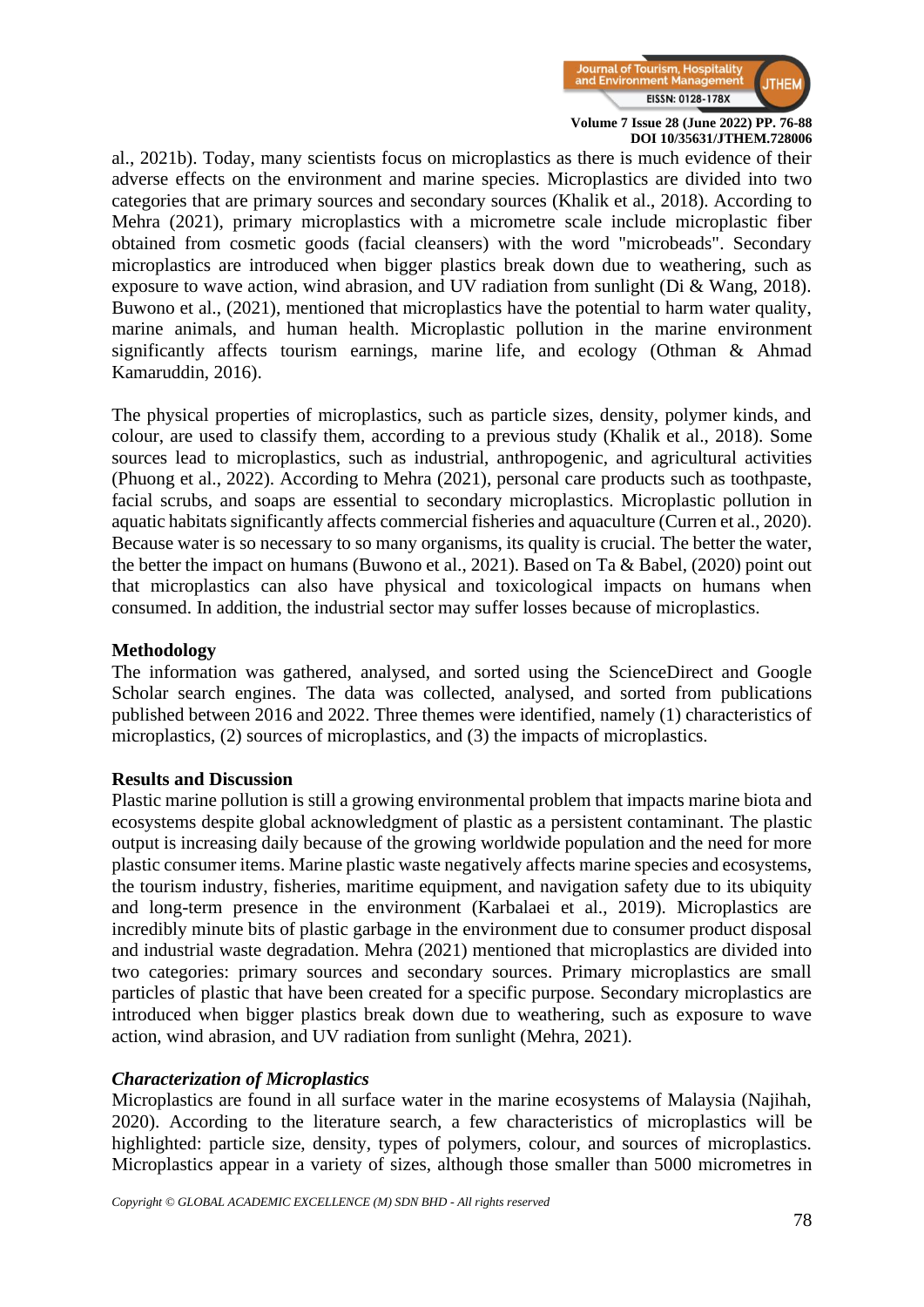

length are the most common (Wang et al., 2020). Table 1 depicts the particle sizes of microplastics discovered in a few Malaysian states.

| Table 1: Particle Size of Microplastics Found in the Few States in Malaysia |                              |                     |  |
|-----------------------------------------------------------------------------|------------------------------|---------------------|--|
| Location                                                                    | Sizes of                     | <b>Reference</b>    |  |
|                                                                             | <b>Microplastics</b>         |                     |  |
| Surface water                                                               | $5000 \mu m$                 | Khalik et al., 2018 |  |
|                                                                             |                              |                     |  |
| Surface water                                                               | 300 µm to 1850 µm            | Zaki et al., 2021   |  |
| Surface seawater                                                            | $20 \mu m$ to 1680 $\mu m$   | Amin et al., 2020   |  |
| Surface water                                                               | 900 µm to 4700 µm            | Hamzah et al.,      |  |
|                                                                             |                              | 2021                |  |
| Surface water                                                               | 200 µm to 3000 µm            | Zainuddin et al.,   |  |
| coastal area                                                                |                              | 2022                |  |
| Surface water                                                               | 100 $\mu$ m to 3617 $\mu$ m  | Daoud et al., 2021  |  |
| Surface water                                                               | 1000 $\mu$ m to 3000 $\mu$ m | Najihah, 2020       |  |
| Surface water                                                               | 1000 $\mu$ m to 3000 $\mu$ m | Najihah, 2020       |  |
|                                                                             |                              |                     |  |

Different areas have assorted sizes of microplastics according to various sources of microplastics. Microplastics' size range is crucial since it defines their potential impact on marine environment waters. According to Khalik et al., (2018), the particle size of microplastics discovered in Kuala Nerus and Kuantan port was 5000  $\mu$ m in their research study. As shown in Table 1, most microplastics sampled in Kuah, Langkawi, and Seberang Perai, Pulau Pinang were in the 1000  $\mu$ m to 5000  $\mu$ m size range (Najihah, 2020). Microplastics ranging from 100 µm to 5000 µm pose a significant risk of ingestion by marine animals. Table 2 shows the density of microplastics found in a few Malaysian states.

| <b>State</b>     | <b>Location</b> | <b>Density</b>                                       | <b>Reference</b>    |
|------------------|-----------------|------------------------------------------------------|---------------------|
| Kuala Nerus and  | Surface water   | 0.9 g cm <sup>-3</sup> 1.01 g cm <sup>-3</sup>       | Khalik et al., 2018 |
| Kuantan port     | samples         |                                                      |                     |
| Klang River      | Surface water   | $0.80$ g cm <sup>-3</sup> to 1.75 g cm <sup>-3</sup> | Zaki et al., 2021   |
| Terengganu       | Surface         | 0.89 g cm <sup>-3</sup> to 1.19 g cm <sup>-3</sup>   | Amin et al., 2020   |
|                  | seawater        |                                                      |                     |
| Setiu Wetlands   | Surface water   | 0.88 g cm <sup>-3</sup> to 1.00 g cm <sup>-3</sup>   | Hamzah et al.,      |
|                  |                 |                                                      | 2021                |
| Port Dickson and | Surface water   | $1.00 \text{ g cm}^{-3}$                             | Zainuddin et al.,   |
| Lukut            | coastal area    |                                                      | 2022                |
| Terengganu       | Surface water   | 0.9 g cm <sup>-3</sup> to $1.012$ g cm <sup>-3</sup> | Daoud et al., 2021  |
| estuary          |                 |                                                      |                     |
| Kuah, Langkawi   | Surface water   | 0.8812 g cm <sup>-3</sup> to 0.9278 g                | Najihah, 2020       |
|                  |                 | $cm^{-3}$                                            |                     |

**Table 2: Density of Microplastics Found in the Few States in Malaysia.**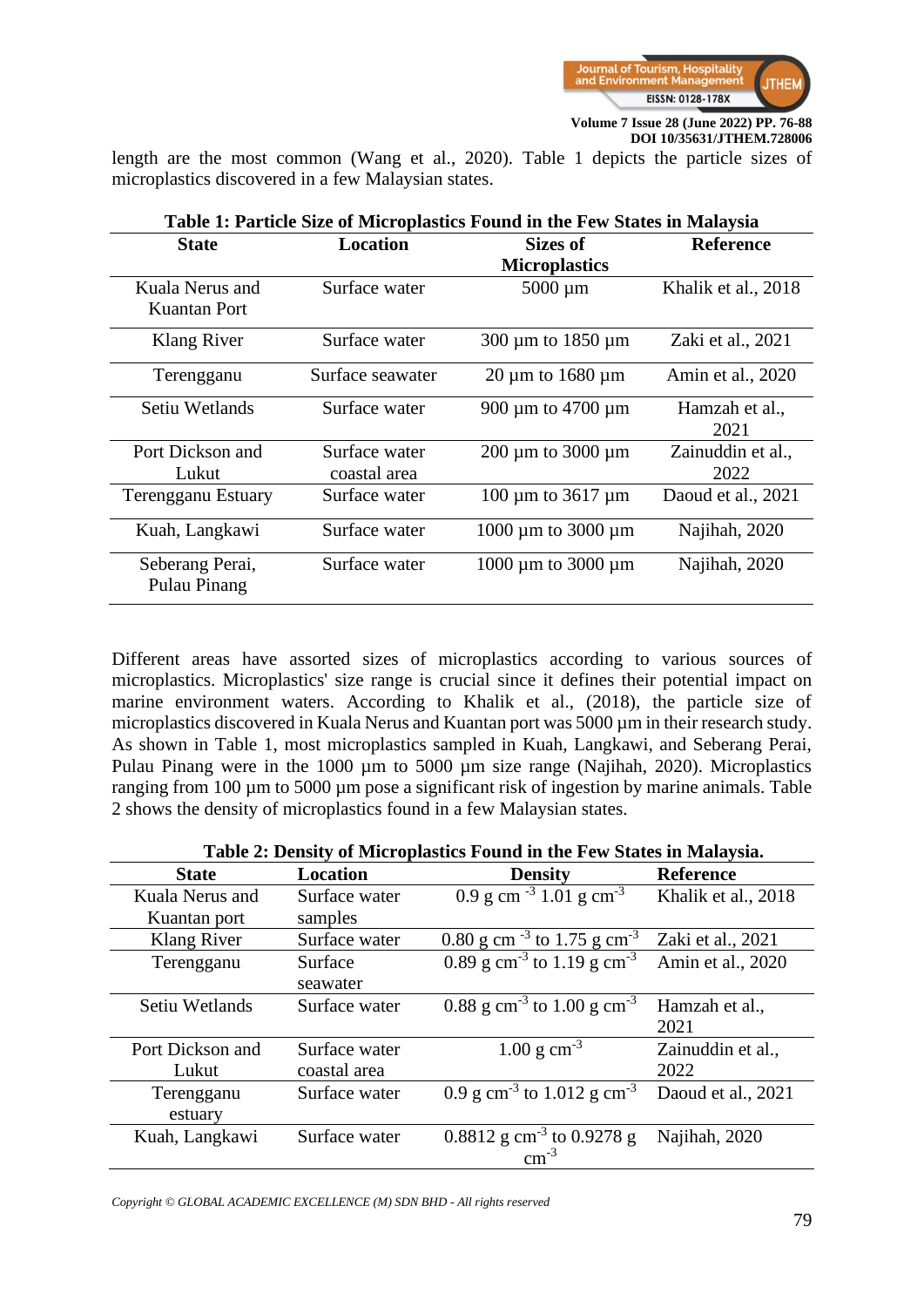|                 |               |                             | Journal of Tourism, Hospitality<br>and Environment Management |  |
|-----------------|---------------|-----------------------------|---------------------------------------------------------------|--|
|                 |               |                             | EISSN: 0128-178X                                              |  |
|                 |               |                             | Volume 7 Issue 28 (June 2022) PP. 76-88                       |  |
|                 |               |                             | DOI 10/35631/JTHEM.728006                                     |  |
| Seberang Perai, | Surface water | $1.0763$ g cm <sup>-3</sup> | Najihah, 2020                                                 |  |
| Pulau Pinang    |               |                             |                                                               |  |

In **Table 2**, the density of microplastics found had a range of 0.88 g cm<sup>-3</sup> to 1.01 g cm<sup>-3,</sup> which is less than the density of seawater, meaning they are generally considered floating. Plastics are made from several different polymers. According to Hamzah et al., (2021), the density of microplastics in their research region of Setiu Wetlands ranged from  $0.88$  g cm<sup>-3</sup> to  $1.00$  g cm<sup>-</sup> <sup>3</sup>. The polymer kinds used to make plastic materials determine their properties and performance. Fourier transforms infrared (FTIR) spectroscopy is employed to determine the type of polymers in the composition of microplastics to identify the types of microplastics discovered in the samples. Table 3 depicts the type of polymer of microplastics found in a few Malaysian states.

| Table 3: Type of Polymers of Microplastics Found in the Few States in Malaysia |                       |                          |                        |  |
|--------------------------------------------------------------------------------|-----------------------|--------------------------|------------------------|--|
| <b>State</b>                                                                   | <b>Location</b>       | <b>Types of polymers</b> | <b>Reference</b>       |  |
| Kuala Nerus and                                                                | Surface water         | Polyester,               | Khalik et al., 2018    |  |
| <b>Kuantan Port</b>                                                            |                       | polystyrene,             |                        |  |
|                                                                                |                       | polyamide, polyvinyl     |                        |  |
|                                                                                |                       | chloride, and            |                        |  |
|                                                                                |                       | polyethylene             |                        |  |
| Sungai Dungun,                                                                 | Surface water         | Polyacrylonitrile,       | Yang Hwi et al., 2020  |  |
| Terengganu                                                                     |                       | polypropylene, and       |                        |  |
|                                                                                |                       | polyamide                |                        |  |
| <b>Klang River</b>                                                             | Surface water         | Polyester,               | Zaki et al., 2021      |  |
|                                                                                |                       | polyethylene-            |                        |  |
|                                                                                |                       | propylene-diene (PE-     |                        |  |
|                                                                                |                       | PDM), and                |                        |  |
|                                                                                |                       | polyurethane             |                        |  |
| <b>Port Dickson</b>                                                            | Surface water of a    | Polyester,               | Zainuddin et al.,      |  |
|                                                                                | coastal area          | polyethylene, and        | 2022)                  |  |
|                                                                                |                       | polystyrene              |                        |  |
| Terengganu                                                                     | Surface seawater      | Polypropylene,           | Amin et al., 2020      |  |
|                                                                                |                       | polyester,               |                        |  |
|                                                                                |                       | polyethylene,            |                        |  |
|                                                                                |                       | polyamide, acrylic,      |                        |  |
|                                                                                |                       | and polyvinyl alcohol    |                        |  |
| Setiu Wetlands                                                                 | Surface water         | Polypropylene and        | Hamzah et al., 2021    |  |
|                                                                                |                       | polyamide                |                        |  |
| Port Dickson and                                                               | Surface water coastal | Cellophane, polyester,   | Zainuddin et al., 2022 |  |
| Lukut                                                                          | area                  | and polyethylene         |                        |  |
| <b>Terengganu Estuary</b>                                                      | Surface water         | Polyamide,               | Daoud et al., 2021     |  |
|                                                                                |                       | polyethylene, and        |                        |  |
|                                                                                |                       | polypropylene            |                        |  |

*Copyright © GLOBAL ACADEMIC EXCELLENCE (M) SDN BHD - All rights reserved*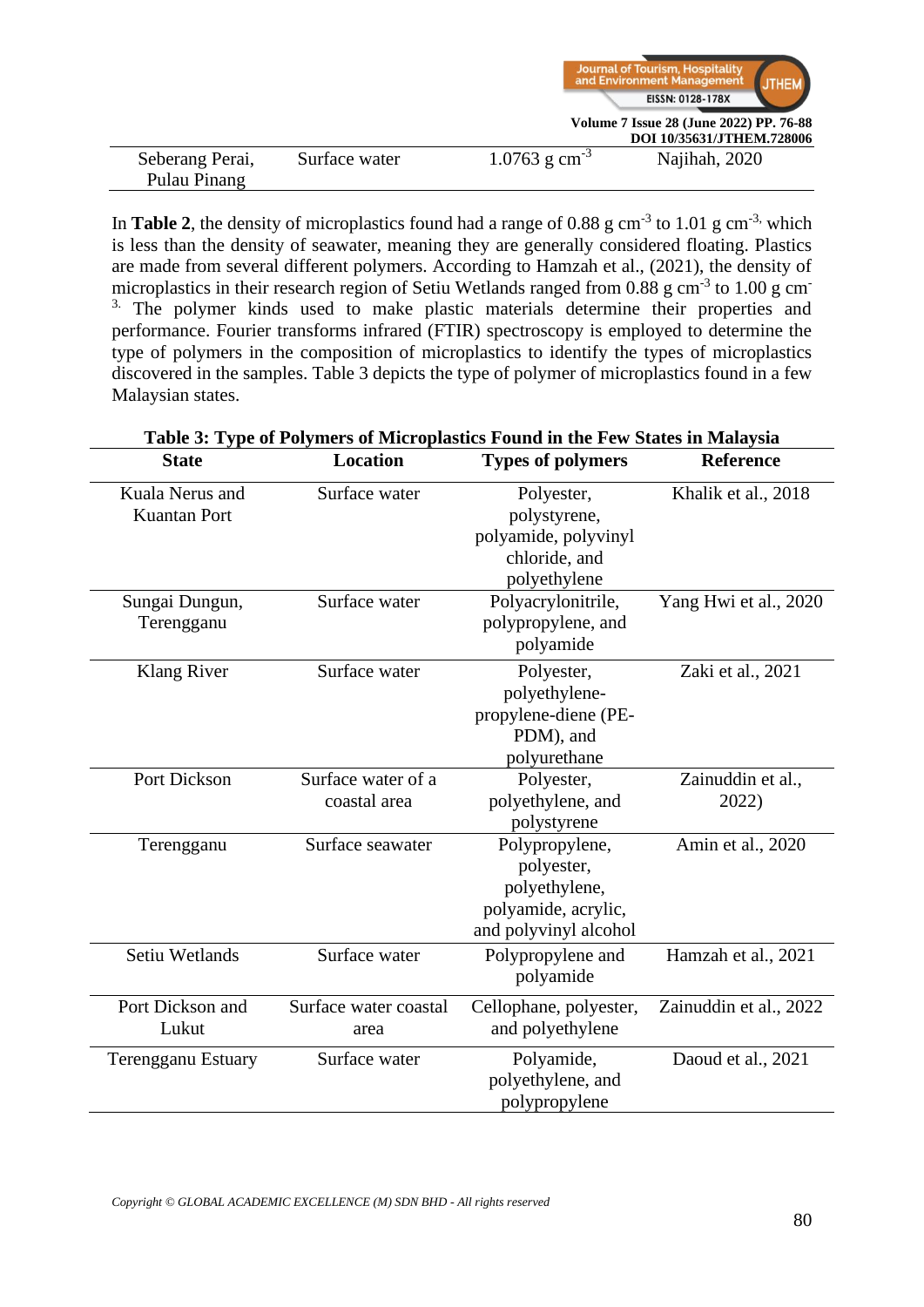|                                 |               |                                                                                      | Journal of Tourism, Hospitality<br>and Environment Management<br><b>JTHEM</b><br>EISSN: 0128-178X<br>Volume 7 Issue 28 (June 2022) PP. 76-88<br>DOI 10/35631/JTHEM.728006 |
|---------------------------------|---------------|--------------------------------------------------------------------------------------|---------------------------------------------------------------------------------------------------------------------------------------------------------------------------|
| Kuah, Langkawi                  | Surface water | Polyethylene,<br>polyethylene<br>terephthalate,<br>polypropylene, and<br>polystyrene | Najihah, 2020                                                                                                                                                             |
| Seberang Perai, Pulau<br>Pinang | Surface water | Polypropylene,<br>polyethylene, and<br>polyamide                                     | Najihah, 2020                                                                                                                                                             |

Polypropylene, polyethylene, polyester, polystyrene, and polyamide are most widely found in microplastics. The presence of polypropylene microplastics in the area may be due to fishing activities (Bay et al., 2020). According to Yang Hwi et al., (2020) in **Table 3**, polypropylene is a common type of microplastic found in Sungai Dungun. Polypropylene is primarily used in the production of packaging materials and fishing equipment. Indeed, because fishing is the primary source of income in the Sungai Dungun, it is not surprising that propylene was discovered in the gathered water samples (Yang Hwi et al., 2020). Polyethylene and polystyrene are two typical forms of polymers found in tourist packaging and at fishermen's wharves, where plastic blocks and foam are regularly abandoned. Table 4 shows the colour of microplastics found in a few states in Malaysia.

| Table 4. Colour of ivilefoplastics Found in the Few Blates in Malaysia |                       |                         |                        |  |
|------------------------------------------------------------------------|-----------------------|-------------------------|------------------------|--|
| <b>State</b>                                                           | <b>Location</b>       | Colour                  | <b>Reference</b>       |  |
| Kuala Nerus and                                                        | Surface water         | Black, blue, brown,     | Khalik et al., 2018    |  |
| <b>Kuantan Port</b>                                                    |                       | grey, red, orange,      |                        |  |
|                                                                        |                       | yellow, and             |                        |  |
|                                                                        |                       | transparent             |                        |  |
| Sungai Dungun,                                                         | Surface water         | Transparent, red, blue, | Yang Hwi et al.,       |  |
| Terengganu                                                             |                       | black, green, purple,   | (2020)                 |  |
|                                                                        |                       | white, and brown        |                        |  |
| Kelantan Bay                                                           | Surface water coastal | Transparent, red, and   | Bay et al., (2020)     |  |
|                                                                        |                       | blue                    |                        |  |
| Klang River                                                            | Surface water         | Black, red, transparent | Zaki et al., 2021      |  |
| Terengganu                                                             | Surface seawater      | Transparent, black,     | Amin et al., 2020      |  |
|                                                                        |                       | and grey                |                        |  |
| Setiu Wetlands                                                         | Surface water         | Transparent, brown,     | Hamzah et al., 2021    |  |
|                                                                        |                       | red, blue, green, and   |                        |  |
|                                                                        |                       | black                   |                        |  |
| Port Dickson and                                                       | Surface water coastal | Transparent, black,     | Zainuddin et al., 2022 |  |
| Lukut                                                                  | area                  | and red                 |                        |  |
| Terengganu                                                             | Surface water         | Transparent, black,     | Daoud et al., 2021     |  |
| <b>Estuary</b>                                                         |                       | red, and blue           |                        |  |
| Kuah, Langkawi                                                         | Surface water         | Red, transparent,       | Najihah, 2020          |  |
|                                                                        |                       | black, blue, grey,      |                        |  |
|                                                                        |                       | yellow, and green       |                        |  |

**Table 4: Colour of Microplastics Found in the Few States in Malaysia**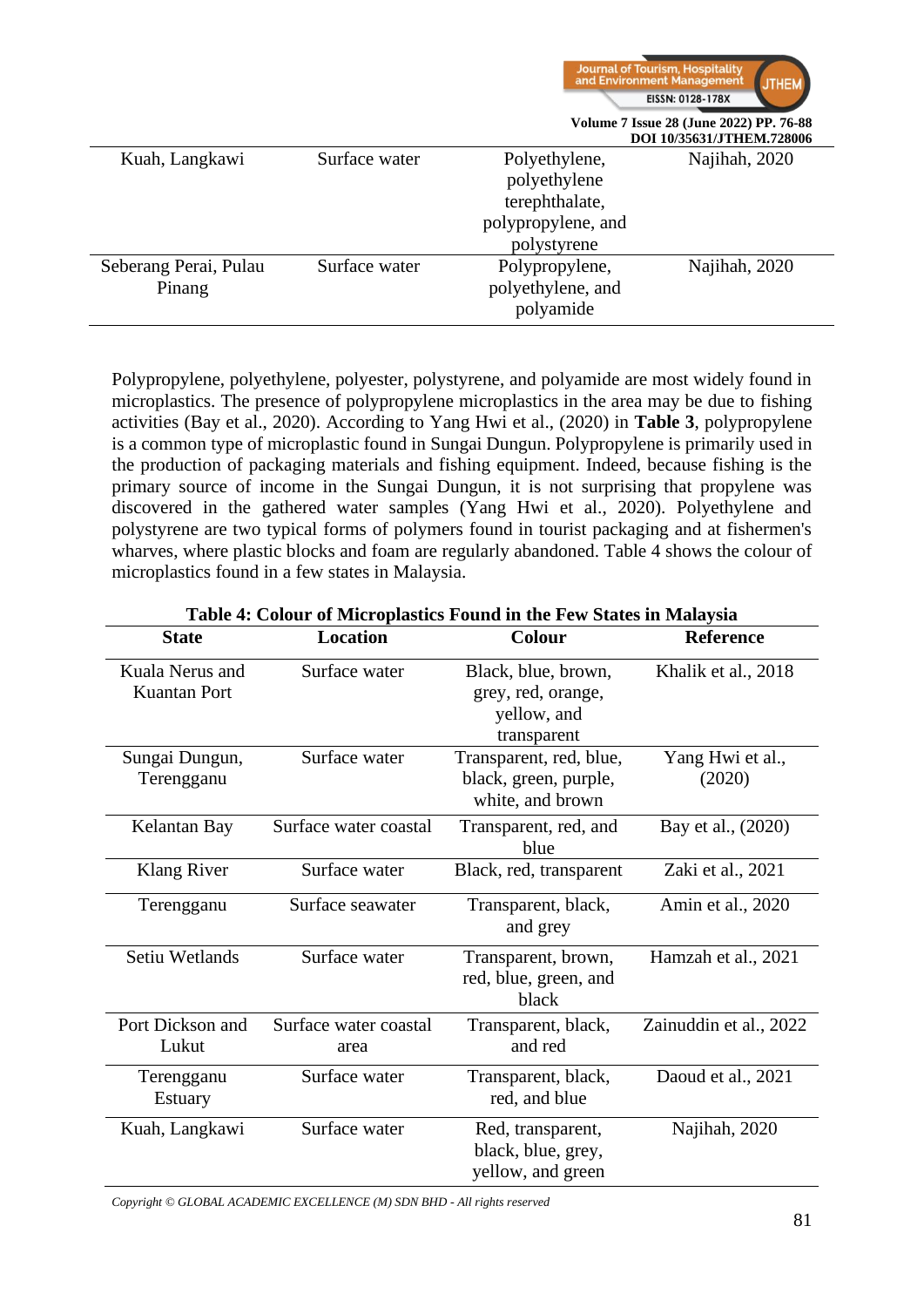

|               |                     | <b>DUI 10/35031/J LILENI, / 20000</b> |
|---------------|---------------------|---------------------------------------|
| Surface water | Red, transparent,   | Najihah, 2020                         |
|               | black, blue, grey,  |                                       |
|               | yellow, purple, and |                                       |
|               | green               |                                       |
|               |                     |                                       |

Based on Table 4, microplastics are divided into several colour categories based on their appearance, with transparent and red microplastics being the most common. Transparent microplastics are often employed in fishing equipment (Chen et al., 2021). Plastic bags, which people widely use in their everyday lives, could be a significant source of transparent particles. According to Daoud et al., (2021), microplastics can inherit their colours from their parent plastic items; however, owing to weathering, their colours may vary. Coloured microplastics are more likely than transparent microplastics to be eaten by marine animals, causing harm to their health. The impact of coloured microplastics on aquatic life deserves more attention in the future.

### *Sources of Microplastics*

Environmental externalities, such as chemical or biological pollution, are frequently referred to as by-products of otherwise positive human activity (Ho & Goethals, 2021). Lin et al., (2021) mentioned that industrial, anthropogenic, agricultural, and personal care products are the sources that influence the existence of microplastics in the environment. Table 5 shows the sources that cause the microplastics.

| Table 5: Sources of Microplastics      |                               |                                                                                                  |                        |  |
|----------------------------------------|-------------------------------|--------------------------------------------------------------------------------------------------|------------------------|--|
| <b>State</b>                           | <b>Location</b>               | <b>Sources of Microplastics</b>                                                                  | <b>Reference</b>       |  |
| Kuala Nerus and<br><b>Kuantan Port</b> | Surface water                 | Fishing activities, tourism,<br>personal care products,<br>and multi-cargo ports                 | Khalik et al., 2018    |  |
| Klang river                            | Surface water                 | Fishing, commercial, and<br>industrial activities.                                               | Zaki et al., 2021      |  |
| Terengganu                             | Surface seawater              | Tourism, fishing<br>activities, industrial<br>activities, and recreational<br>boating            | Amin et al., 2020      |  |
| Setiu Wetlands                         | Surface water                 | Aquaculture and fishing<br>activities                                                            | Hamzah et al., 2021    |  |
| Port Dickson and<br>Lukut              | Surface water<br>coastal area | Fishing activities and<br>tourism                                                                | Zainuddin et al., 2022 |  |
| <b>Terengganu Estuary</b>              | Surface water                 | Industrial activities,<br>tourism, fishing activities,<br>boat manufacturing, and<br>recreation. | Daoud et al., 2021     |  |
| Kuah, Langkawi                         | Surface water                 | Tourism activities                                                                               | Najihah, 2020          |  |

**Table 5: Sources of Microplastics**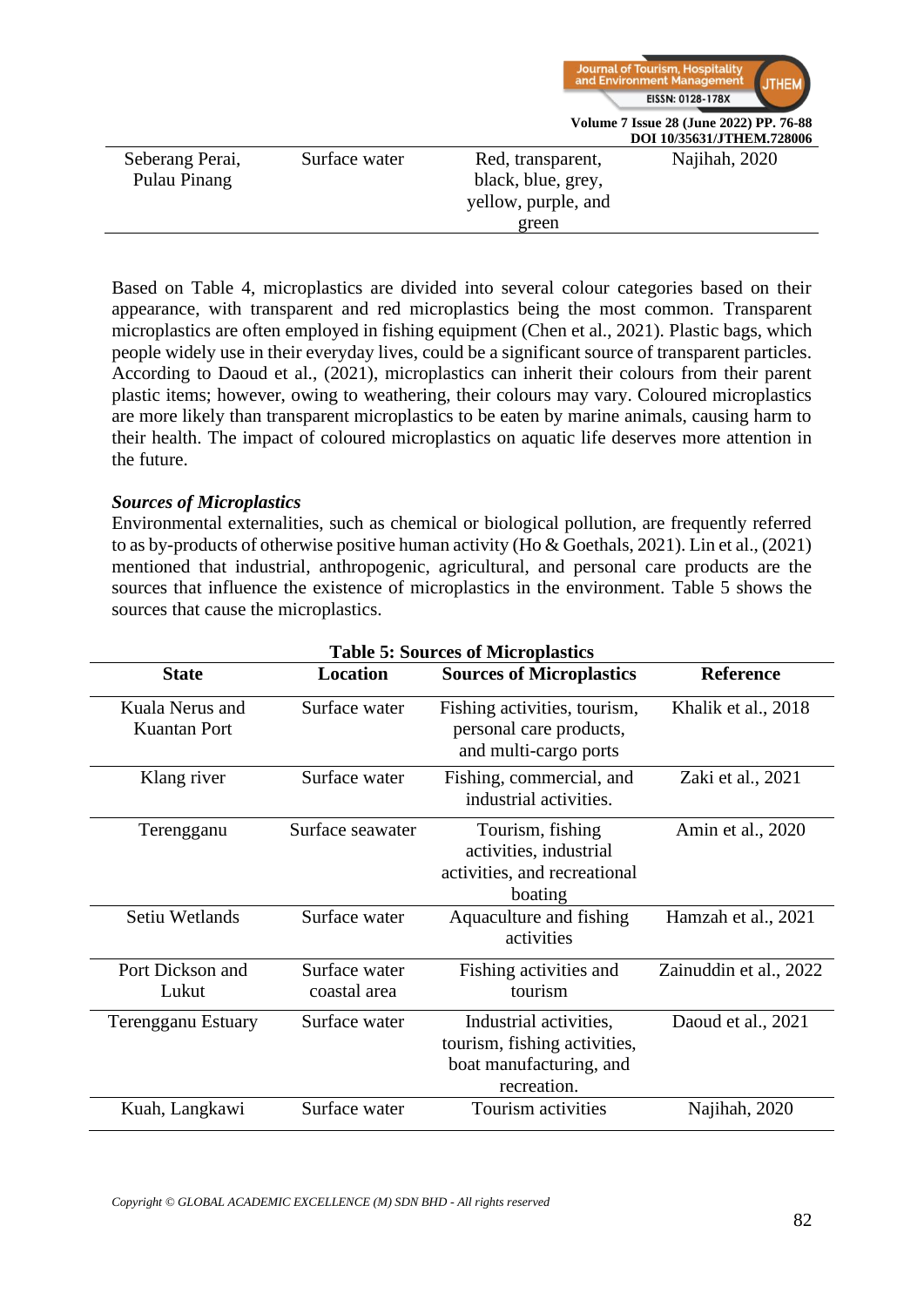

Wastewater from manufacturing or chemical processes in industries contributes to microplastics. Based on Table 5, industrial waste is one of the sources of microplastic in Malaysia, especially in Seberang Perai, Pulau Pinang (Najihah, 2020). Pulau Pinang is Malaysia's primary regional industrial complex for manufacturing electronics and other related products (Najihah, 2020). Next, anthropogenic activities contributing to microplastics are transportation, tourism, and recreational activities. Boats made from fiberglass harm our coastal marine life (Byrnes & Dunn, 2020). According to Zainuddin et al., (2022), microplastics from food packaging and bottles from tourism activities have impacted marine waters. Water is a critical input for agricultural production and plays a vital role in food security. According to Hamzah et al., (2021), agricultural activities, known for fishing and tourism in Port Dickson and Lukut are one of the sources of microplastics in those areas. Innumerable cosmetics and personal care items use plastic microbeads as ingredients research by Mehra (2021). They are both sorbents and exfoliators. According to Mehra (2021), personal care products are an essential contributor of secondary microplastics, for example, in toothpaste, facial scrubs, and soaps

### *Impacts of Microplastics*

Microplastics can harm marine species, water quality, human health, and economic sectors. Khoironi et al., (2020) point out that living organisms, aquatic life, are harmed by microplastics because they can ingest, mistake them for food, and die as a result. Microplastic ingestion is a factor of endocrine disruption, mortality, delayed ovulation, hepatic stress in marine organisms, false satiation, pathological stress, and reproductive complications. In addition, microplastics in excessive quantities can impair water quality. The amount of oxygen microorganisms requires to break down the organic molecules in the water is reflected in the Biochemical Oxygen Demand (BOD) concentration. According to Buwono et al., (2021), a high BOD number indicates that microplastics have contaminated the ocean's water. Certain pollutants, chemicals, and microplastics will likely be found in oceans with high total solids and turbidity levels. The dispersion of microplastics is influenced by temperature, which influences the hydrodynamic mechanics of water and the mechanism of microplastic disintegration.

Ingestion of microplastics can harm human health, primarily when plastic is absorbed into the human body (Reza et al., 2021). Wright & Kelly (2017) mentioned that microplastics in the body could promote tissue inflammation, cellular proliferation, and necrosis, as well as weaken immune cells. Ingestible microplastic particles from toothpaste can be absorbed by the human gastrointestinal tract, according to Curren et al., (2020). Microplastics are a critical component that impacts human health and can cause death in chronic conditions (Suteja et al., 2021). As a result of a lack of infrastructure in many countries to prevent plastic pollution, 'plastic leakage' occurs into rivers and the sea. Economic losses include both lost income and consumer surplus, as opposed to economic consequences, which only include lost revenue. Microplastics could cause upsets in the industrial sector. In addition to the costs to marine life and our ecology, plastic pollution in the maritime environment influences lost tourism profits (Othman & Ahmad Kamaruddin, 2016). Plastic contamination in the ocean depreciates coastal properties and decreases the number of visitors and beachgoers. Consequently, strategic policies are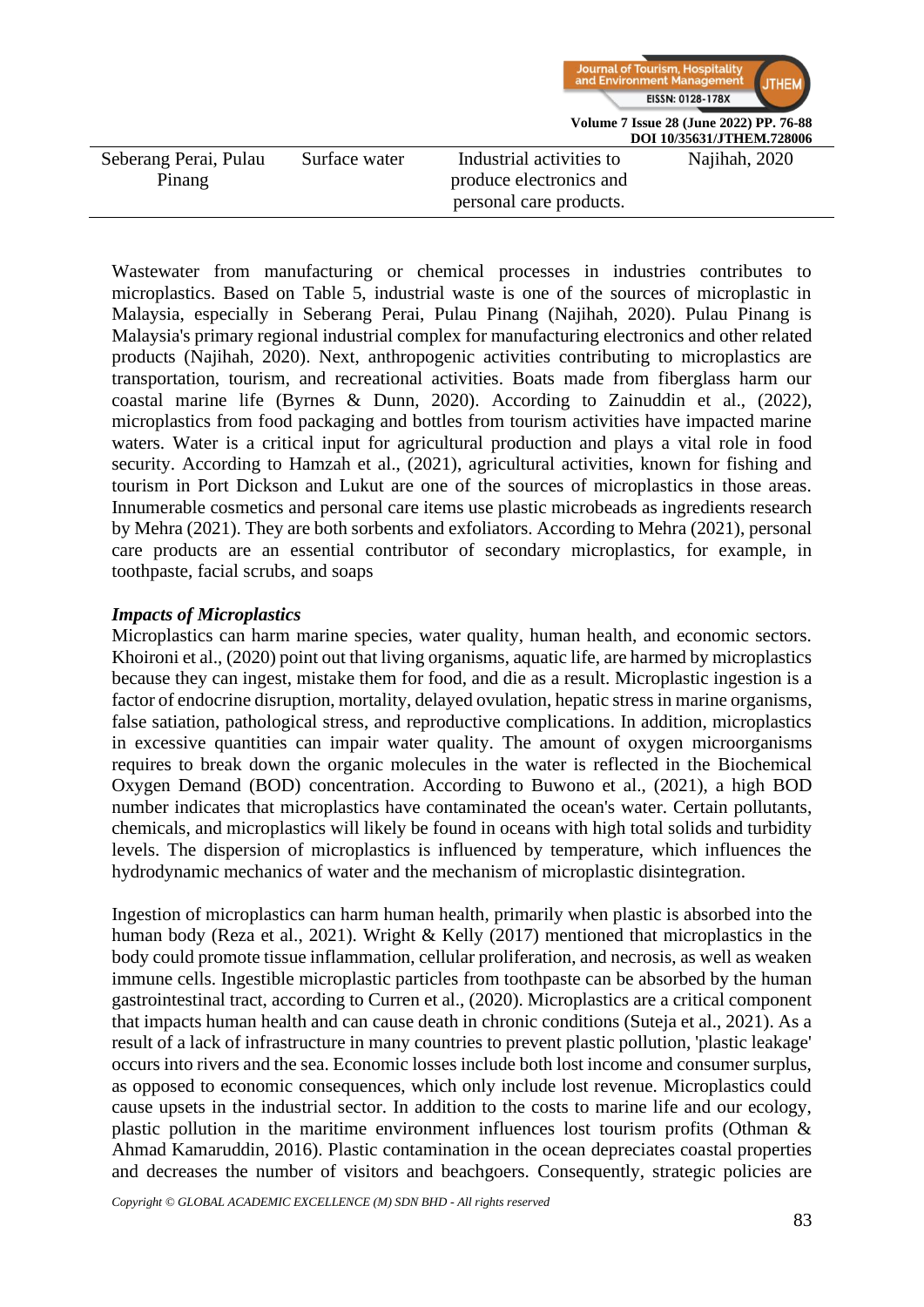

required to safeguard the coastal and marine ecosystem (Kamaruddin et al., 2019). Government and non-government agencies may implement solutions for the conservation of marine life and environments following the Sustainable Development Goals of the United Nations.

#### **Conclusion**

Due to their unique properties, plastics have become a vital commodity on a global basis. Plastic pollution in Malaysia significantly impacts the oceans, human health, and economic activity that rely on healthy marine ecosystems. The presence of microplastics in water bodies is due to human activities. According to research, Malaysia's marine waters are in great danger of microplastic pollution. The current features of microplastics, causes of microplastic pollution, and societal and economic repercussions of microplastics in Malaysia are summarized in this paper.

Characteristics of the microplastics are categorized based on their physical parameters such as particle sizes, density, type of polymers, and colour of microplastics. Most microplastics have been found between 100 and 5000 micrometres in size. Microplastic size distribution patterns can be linked to microplastic sources. Next, the density of the microplastics discovered ranged from 0.88 g cm<sup>-3</sup> to 1.01 g cm<sup>-3</sup>, which is lower than the density of marine water. Polypropylene, polyethylene, polyester, polystyrene, and polyamide are usually polymers found in marine ecosystem water in Malaysia. Microplastics' transparent and red colour is the most seen in marine water in Malaysia.

The sources of microplastics include industrial, anthropogenic, agricultural, and personal care products. Wastewater from manufacturing or chemical processes in industries contributes to microplastics. Next, anthropogenic activities contributing to microplastics are transportation, tourism, and recreational activities. Microplastics have damaged marine waters from food packaging and bottles from tourism operations. Another probable source of microplastics in agricultural activities that employ chemical fertilizers, pesticides, and the breakdown of agricultural equipment. Personal care items, such as toothpaste, face scrubs, and soaps, are significant sources of secondary microplastics.

Microplastics can harm marine species, water quality, human health, and the economics of Malaysia. Microplastics harm marine species because they can ingest, be mistaken for food, and die. Then, microplastics harm water quality; when microplastics infiltrate ocean water, the BOD value rises dramatically. Ingestion of microplastics can negatively impact human health, primarily when plastic is absorbed into the human body. Microplastic pollution in the marine environment significantly affects tourism earnings, marine life, and our ecology.

Water is essential to our life in marine ecology. Many consumers can be harmed by microplastic, which can kill them. As a result, all groups must collaborate to solve the problem of microplastics, which is becoming more prevalent. To protect the beauty of Malaysia's marine water environment, strict microplastic monitoring policies must be implemented, and everyone must adhere to them.

#### **Acknowledgments**

The authors gratefully acknowledge the generous assistance and support from the academic and non-academic staff for their contribution to this research and publication, especially to UiTM Marine Research Station (MARES); the Research Initiative Group (RIG): Ocean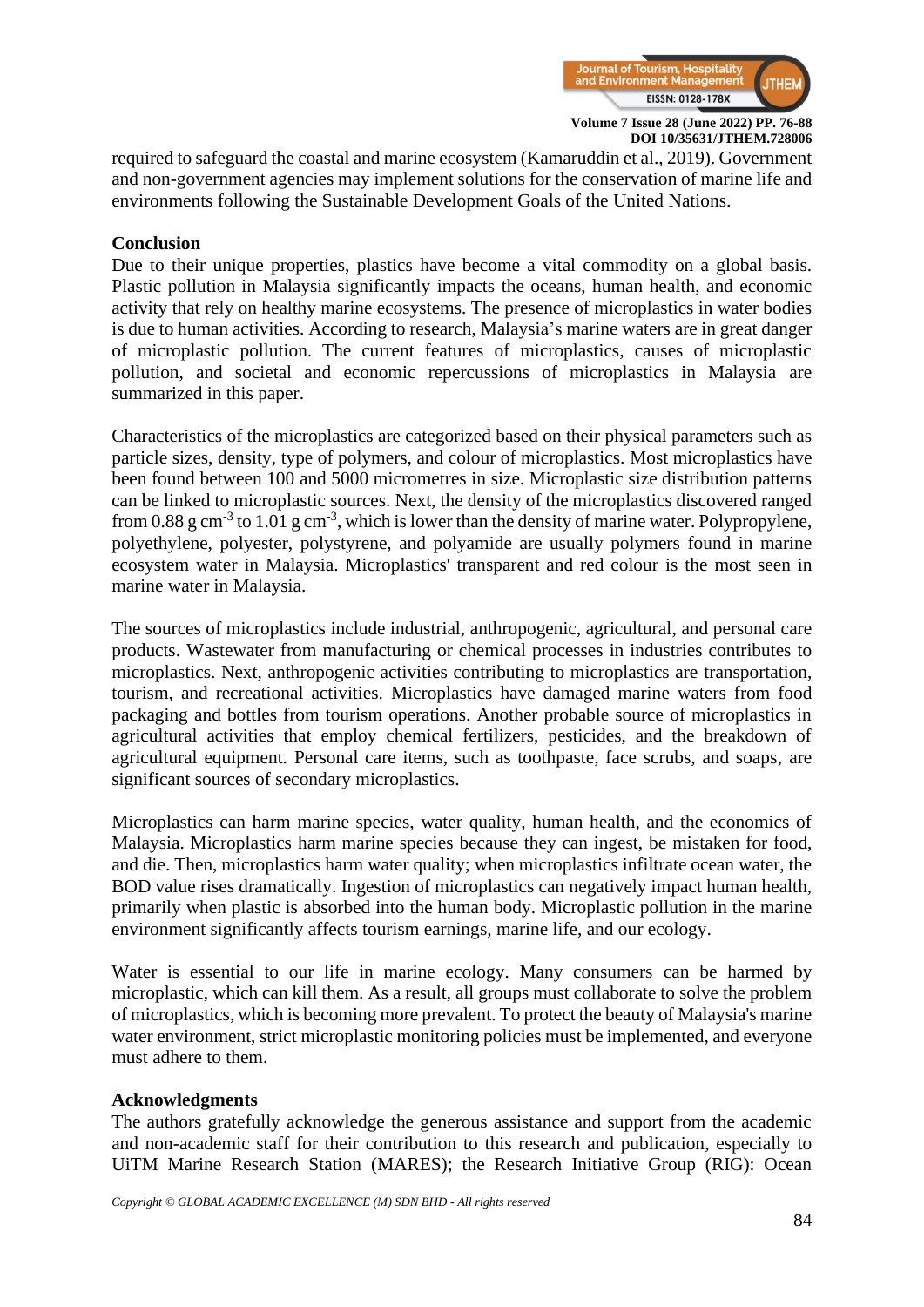

Research, Conservation and Advance (ORCA), and Integrative Natural Product Research; and the Faculty of Applied Sciences, Universiti Teknologi MARA, Perlis Branch, Arau Campus, 02600 Arau, Perlis, Malaysia.

#### **References**

- Ahmed, R., Hamid, A. K., Krebsbach, S. A., He, J., & Wang, D. (2022). Critical review of microplastics removal from the environment. *Chemosphere*, *293*(November 2021), 133557. https://doi.org/10.1016/j.chemosphere.2022.133557
- Amin, R., Shazira, E., Tuan, S., & Bachok, Z. (2020). Microplastic ingestion by zooplankton in Terengganu coastal waters, *Marine Pollution Bulletin*, *150*(April 2019), 110616. https://doi.org/10.1016/j.marpolbul.2019.110616
- Bay, K., Saipolbahri, N., Lovianna, M., Bitlus, A., & Ismail, N. A. (2020). *Determination of Microplastics in Surface Water and Sediment of Determination of Microplastics in Surface Water and Sediment of Kelantan Bay*. https://doi.org/10.1088/1755- 1315/549/1/012059
- Buwono, N. R., Risjani, Y., & Soegianto, A. (2021). Distribution of microplastic in relation to water quality parameters in the Brantas River, East Java, Indonesia. *Environmental Technology and Innovation*, *24*, 101915. https://doi.org/10.1016/j.eti.2021.101915
- Byrnes, T. A., & Dunn, R. J. K. (2020). Boating-and shipping-related environmental impacts and example management measures: A review. *Journal of Marine Science and Engineering*, *8*(11), 1–49. https://doi.org/10.3390/jmse8110908
- Chen, X., Chen, X., Liu, Q., Zhao, Q., Xiong, X., & Wu, C. (2021). Used disposable face masks are significant sources of microplastics to environment. *Environmental Pollution*, *285*(January), 117485. https://doi.org/10.1016/j.envpol.2021.117485
- Curren, E., Leaw, C. P., Lim, P. T., Chee, S., & Leong, Y. (2020). *Evidence of Marine Microplastics in Commercially Harvested Seafood*. *8*(December), 1–9. https://doi.org/10.3389/fbioe.2020.562760
- Daoud, Z., Amin, R., Tuan, S., Arif, A., Nasser, A., & Shazira, E. (2021). Science of the Total Environment Microplastics in seawater and zooplankton: A case study from Terengganu estuary and offshore waters, Malaysia. *Science of the Total Environment*, *786*, 147466. https://doi.org/10.1016/j.scitotenv.2021.147466
- Di, M., & Wang, J. (2018). Microplastics in surface waters and sediments of the Three Gorges Reservoir, China. *Science of The Total Environment*, *616*–*617*, 1620–1627. https://doi.org/https://doi.org/10.1016/j.scitotenv.2017.10.150
- Hamzah, S. R., Altrawneh, R. S., Anuar, S. T., Khalik, W. M. A. W. M., Kolandhasamy, P., & Ibrahim, Y. S. (2021). Ingestion of microplastics by the estuarine polychaete, Namalycastis sp. in the Setiu Wetlands, Malaysia. *Marine Pollution Bulletin*, *170*(March 2020), 112617. https://doi.org/10.1016/j.marpolbul.2021.112617
- Ho, L., & Goethals, P. B. T.-R. M. in E. S. and E. S. (2021). *Imperiled Lake Ecosystems*. Elsevier. https://doi.org/https://doi.org/10.1016/B978-0-12-821139-7.00028-3
- Huang, Y., Liu, Q., Jia, W., Yan, C., & Wang, J. (2020). Agricultural plastic mulching as a source of microplastics in the terrestrial environment. *Environmental Pollution*, *260*, 114096.<https://doi.org/10.1016/j.envpol.2020.114096>
- Kamaruddin, S. A., Zainolabdin, S. N., Abd.Aziz, K. N., & Roslani, M. A. (2019). Comparative Study of Regularized and Tension Spline Interpolation Method to Map Surface-Water Salinity of Pulau Tuba, Langkawi, Kedah. *Multidisciplinary Informatics Journal, 2*(1), 91-97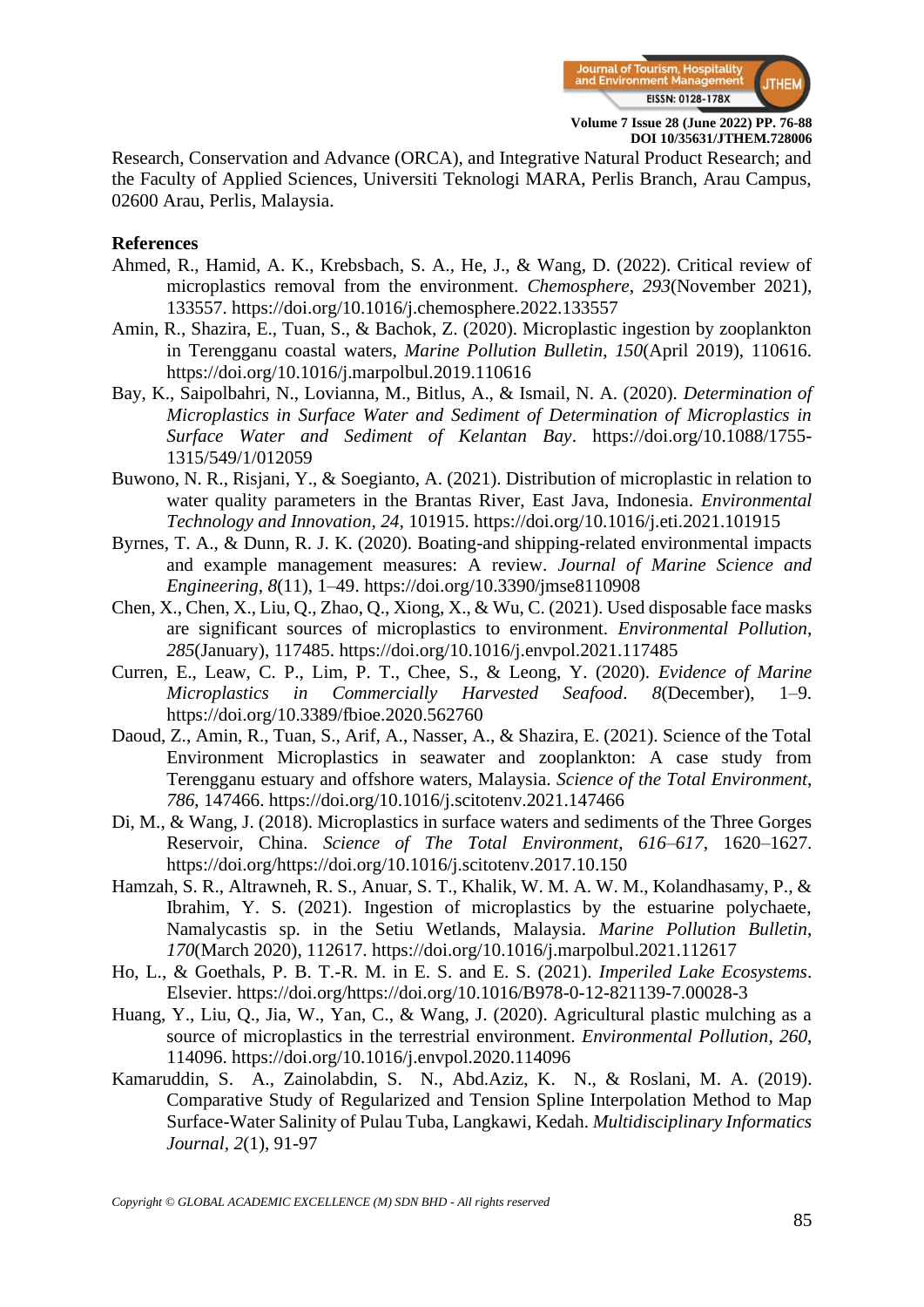

- Kamaruddin, S. A., Abd. Aziz, K. N., Roslani, M. A., & Zainol, Z. E. (2021a). Sustainable management of the coastal water pH of pulau tuba using the inverse distance weighted (IDW) method. *Jurnal Intelek, 16*(2), 162-174. doi:10.24191/ji.v16i2.428
- Kamaruddin, S. A., Abd.Aziz, K. N., Roslani, A., Zainol, Z. E., Ahmad, A., Shaari, M. I., … Tajam, J. (2022a). The mapping of salinity level using the inverse distance weighted (Idw) interpolation method along the coastal area of pulau tuba, Langkawi. *Malaysian Journal of Sustainable Environment, 9*(1), 55. doi:10.24191/myse.v9i1.17292
- Kamaruddin, S. A., Adnan, F. R., Anuar, M. H., Asrif, I. S., Zulkefle, M. M., Azaha, M. N., … Arshad, M. (2022c). Assessment of knowledge, perception, and attitude towards causes related to climate change among the undergraduates of the non-science students of Universiti Teknologi MARA, Perlis branch. *Jurnal Intelek, 17*(1), 236. doi:10.24191/ji.v17i1.16125
- Kamaruddin, S., Mohd Affindi, B., Ramli, N., Mohd Tahir, J., Zainal, N., Ahmad Afiza, S., Abd.Aziz, K., Roslani, M., Zainol, Z., Ahmad, A., Shaari, M., Ramli, R., Nazri, R., & Tajam, J. (2022b). Evaluating the accuracy of the regularized and tension spline interpolation methods to estimate and map the concentration of nitrate on the surface water of pulau tuba, langkawi, kedah. *Journal Of Academia, 10*(1), 107-119. Retrieved from https://myjms.mohe.gov.my/index.php/joa/article/view/15020
- Kamaruddin, S. A., Abd Aziz, K. N., Roslani, M. A., Tajam, J., Zaınolabdın, S. N., & Mohd Razman, N. F. (2018). Mapping of salinity level using spline interpolation techniques over the water of sungai merbok, Kedah. *Malaysian Journal of Sustainable Environment, 5*(2), 114. https://doi.org/10.24191/myse.v5i2.5620
- Kamaruddin, S. A., Abd. Aziz, K. N., Roslani, M. A., & Zainol, Z. E. (2021b). Sustainable management of the coastal water pH of pulau tuba using the inverse distance weighted (IDW) method. *Jurnal Intelek, 16*(2), 162-174. https://doi.org/10.24191/ji.v16i2.428
- Kamaruddin, S. A., Rusli, H. H., Abd.Aziz, K. N., & Roslani, M. A. (2020). Characteristics and distribution of microplastics in surface sediment of selat pulau tuba, Langkawi, Kedah. Malaysian Journal of Sustainable Environment, 7(2), 133. https://doi.org/10.24191/myse.v7i2.10269
- Karbalaei, S., Golieskardi, A., Hamzah, H. B., Abdulwahid, S., Hanachi, P., Walker, T. R., & Karami, A. (2019). Abundance and characteristics of microplastics in commercial marine fish from Malaysia. *Marine Pollution Bulletin*, *148*(July), 5–15. https://doi.org/10.1016/j.marpolbul.2019.07.072
- Khalik, W. M. A. W. M., Ibrahim, Y. S., Tuan Anuar, S., Govindasamy, S., & Baharuddin, N. F. (2018). Microplastics analysis in Malaysian marine waters: A field study of Kuala Nerus and Kuantan. *Marine Pollution Bulletin*, *135*(July), 451–457. https://doi.org/10.1016/j.marpolbul.2018.07.052
- Khoironi, A., Hadiyanto, H., Anggoro, S., & Sudarno, S. (2020). Evaluation of polypropylene plastic degradation and microplastic identification in sediments at Tambak Lorok coastal area, Semarang, Indonesia. *Marine Pollution Bulletin*, *151*(October 2019), 110868. https://doi.org/10.1016/j.marpolbul.2019.110868
- Liang, Y., Tan, Q., Song, Q., & Li, J. (2021). An analysis of the plastic waste trade and management in Asia. *Waste Management*, *119*, 242–253. https://doi.org/10.1016/j.wasman.2020.09.049
- Lin, C. T., Chiu, M. C., & Kuo, M. H. (2021). Effects of anthropogenic activities on microplastics in deposit-feeders (Diptera: Chironomidae) in an urban river of Taiwan. *Scientific Reports*, *11*(1), 1–9. https://doi.org/10.1038/s41598-020-79881-z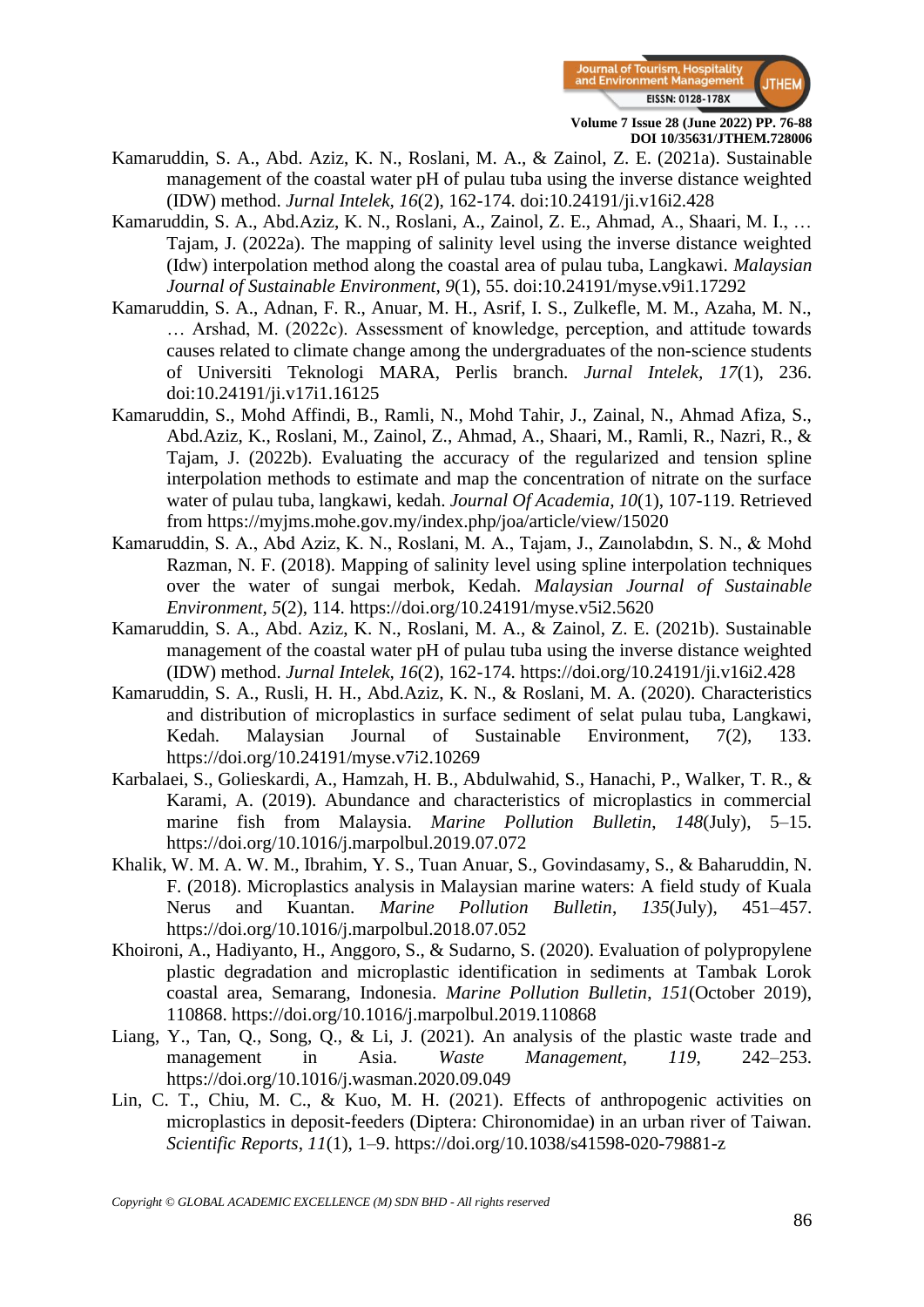

- Mehra, S. (2021). *Sources, Fate, and Impact of Microplastics in Aquatic Environment* (K. Sharma (ed.); p. Ch. 13). IntechOpen. https://doi.org/10.5772/intechopen.93805
- Najihah, M. (2020). Microplastics Occurrence in Waters off the Northwest Coast of Peninsular Malaysia: A Spatial Difference. *Journal of Basic & Applied Sciences*, *16*(1), 50–60. https://doi.org/10.29169/1927-5129.2020.16.07
- Othman, J., & Ahmad Kamaruddin, N. E. (2016). *Ecotourism to Sustain Scenic Beauty of Pulau*. *January*, 1–19.
- Phelan, A. (Anya), Meissner, K., Humphrey, J., & Ross, H. (2022). Plastic pollution and packaging: Corporate commitments and actions from the food and beverage sector. *Journal of Cleaner Production*, *331*(October 2021), 129827. https://doi.org/10.1016/j.jclepro.2021.129827
- Phuong, N. N., Duong, T. T., Le, T. P. Q., Hoang, T. K., Ngo, H. M., Phuong, N. A., Pham, Q. T., Doan, T. O., Ho, T. C., Da Le, N., Nguyen, T. A. H., Strady, E., Fauvelle, V., Ourgaud, M., Schmidt, N., & Sempere, R. (2022). Microplastics in Asian freshwater ecosystems: Current knowledge and perspectives. *Science of The Total Environment*, *808*, 151989. https://doi.org/10.1016/j.scitotenv.2021.151989
- Reza, M., Ihya, Y., & Purbonegoro, T. (2021). Characterization of microplastics in mangrove sediment of Muara Angke Wildlife Reserve, Indonesia. *Marine Pollution Bulletin*, *163*(January), 112012. https://doi.org/10.1016/j.marpolbul.2021.112012
- Suteja, Y., Saleh, A., Riani, E., Nurjaya, I. W., Nugroho, D., & Reza, M. (2021). Spatial and temporal distribution of microplastic in surface water of tropical estuary: Case study in Benoa Bay, Bali, Indonesia. *Marine Pollution Bulletin*, *163*(November 2020), 111979. https://doi.org/10.1016/j.marpolbul.2021.111979
- Ta, A. T., & Babel, S. (2020). Microplastics pollution with heavy metals in the aquaculture zone of the Chao Phraya River Estuary, Thailand. *Marine Pollution Bulletin*, *161*(July), 111747. https://doi.org/10.1016/j.marpolbul.2020.111747
- van Bijsterveldt, C. E. J., van Wesenbeeck, B. K., Ramadhani, S., Raven, O. V., van Gool, F. E., Pribadi, R., & Bouma, T. J. (2021). Does plastic waste kill mangroves? A field experiment to assess the impact of macro plastics on mangrove growth, stress response and survival. *Science of the Total Environment*, *756*, 143826. https://doi.org/10.1016/j.scitotenv.2020.143826
- Wagner, M., & Lambert, S. (2018). *Freshwater Microplastics - The Handbook of Environmental Chemistry 58*. 302. https://doi.org/10.1007/978-3-319-61615-5
- Wang, Y., Zou, X., Peng, C., Qiao, S., Wang, T., Yu, W., Khokiattiwong, S., & Kornkanitnan, N. (2020). Occurrence and distribution of microplastics in surface sediments from the Gulf of Thailand. *Marine Pollution Bulletin*, *152*(September 2019), 110916. https://doi.org/10.1016/j.marpolbul.2020.110916
- Wright, S. L., & Kelly, F. J. (2017). Plastic and Human Health: A Micro Issue? *Environmental Science & Technology*, *51*(12), 6634–6647. https://doi.org/10.1021/acs.est.7b00423
- Yang Hwi, T., Shuaib Ibrahim, Y., & Wan Mohd Khalik, W. M. A. (2020). Microplastic Abundance, Distribution, and Composition in Sungai Dungun, Terengganu, Malaysia. *Sains Malaysiana*, *49*(7), 1479–1490. https://doi.org/10.17576/jsm-2020-4907-01
- Zainuddin, A. H., Aris, A. Z., Zaki, M. R. M., Yusoff, F. M., & Wee, S. Y. (2022). Occurrence, potential sources and ecological risk estimation of microplastic towards coastal and estuarine zones in Malaysia. *Marine Pollution Bulletin*, *174*(December 2021), 113282. https://doi.org/10.1016/j.marpolbul.2021.113282
- Zaki, M. R. M., Zaid, S. H. M., Zainuddin, A. H., & Aris, A. Z. (2021). Microplastic pollution in tropical estuary gastropods: Abundance, distribution and potential sources of Klang